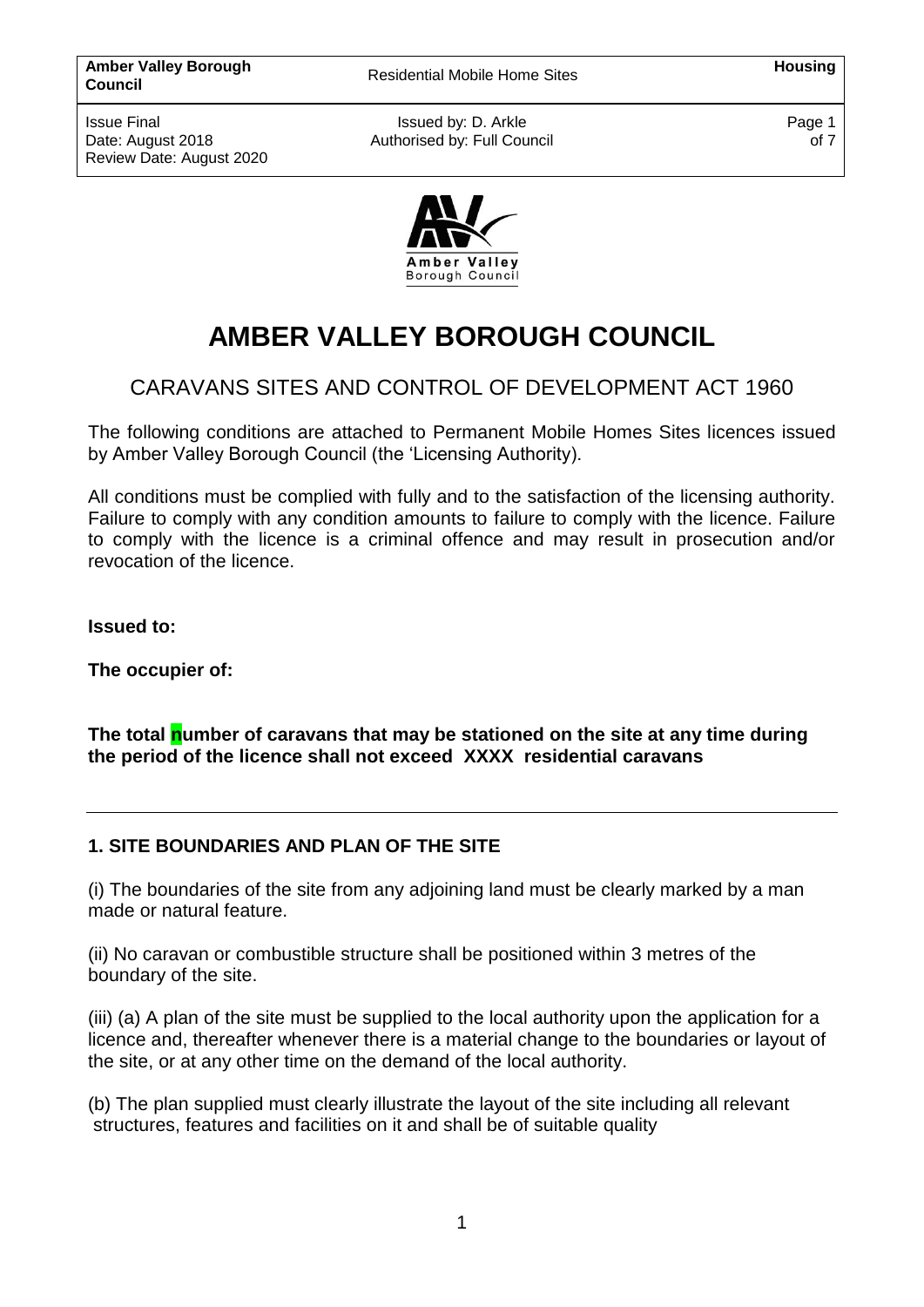Page 2 of 7

# **2. DENSITY, SPACING AND PARKING BETWEEN CARAVANS**

The minimum distance between caravans that are separately occupied must, where practicable, be 6 metres, measured from the exterior cladding of the caravan, and not less than 2 metres from a road or communal car park within the site or more than 50 metres from such a road within the site.

. Some intrusions into the 6 metre space are permissible:-

- (i) a porch attached to the caravan may protrude by up to one metre into the separation distance, but the porch must not exceed 2 metres in length and 1 metre in depth. It must not exceed the height of the caravan. Where a porch is installed only one door may be permitted at that entrance to the home, either on the porch or on the home;
- (ii) eaves, drainpipes and bay windows may extend into the 6 metre space provided the total distance between the extremities of 2 adjacent units is not less than 5 metres except that where a caravan has been retrospectively fitted with cladding from Class 1 fire rated materials to its facing walls the separation shall not exceed 4.25 metres;
- (iii) any structure including ramps, steps, etc (except a garage or car port) which extends more than 1 metre into the separation distance must be of noncombustible construction. There must be a 4.5 metre clear distance between any such structure and any adjacent caravan;
- (iv) a garage or car port will be only permitted if it is of non-combustible construction and there is sufficient space around them for means of escape in case of fire;
- (v) windows in structures within the separation distance must not face towards the unit on either side;
- (vi) fences and hedges, where allowed and forming the boundary between adjacent caravans, must be a maximum height of 1 metre high;
- (vii) private cars may be parked between units provided it does not obstruct entrances to the caravan or access around it and there is a clear space of 3 metres from an adjoining unit;
- (viii) no caravan shall be situated more than 50 metres from a road within the site.
- (ix) the density of caravans on a site must be determined in accordance with relevant health and safety standards and fire risk assessments.

#### **4. ROADS, GATEWAYS & FOOTPATHS**

(i) roads must be designed to provide adequate access for emergency vehicles and must be kept clear of obstructions at all times. New roads must be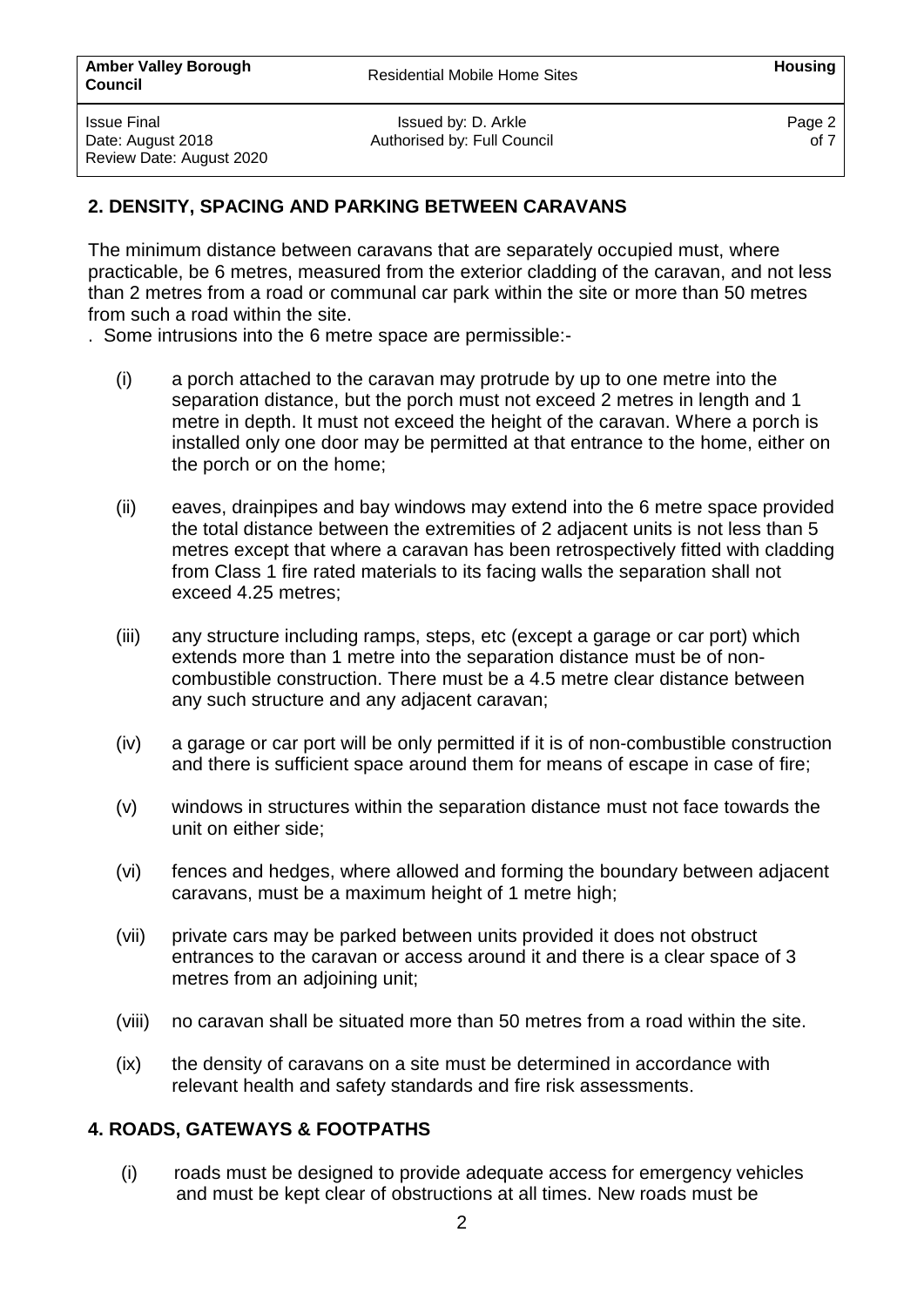constructed and laid of suitable bitumen macadam or concrete with a suitable compacted base;

- (i) all roads must have adequate surface water/storm drainage;
- (ii) new two-way roads must not be less than 3.7 metres wide or 3 metres wide if used by one-way traffic;
- (iii) one-way systems must be clearly signposted;
- (iv) where existing two-way roads are not 3.7 metres wide, passing places must be provided where practical;
- (v) vehicular access and all gateways to the site must be a minimum of 3.1 metres wide and have a minimum height clearance of 3.7 metres;
- (vi) roads must be maintained in good condition;
- (vii) cable overhangs must meet the statutory requirements.

#### **5. FOOTPATHS AND PAVEMENTS**

Every caravan must be connected to a road or footpath with a hard surface which must be maintained in good condition. Where practicable, communal footpaths and pavements must not be less than 0.9 metres wide.

#### **6. LIGHTING**

Roads, communal footpaths and pavements must be adequately lit between dusk and dawn to allow the safe movement of pedestrians and vehicles around the site during the hours of darkness

#### **7. HARD STANDINGS**

- (i) Every caravan must stand on a concrete base or hardstanding;
- (ii) The base must extend over the whole area occupied by the caravan and must project a sufficient distance outwards from the entrance or entrances of the caravan to enable occupants to enter and leave safely.
- (iii) The hard standings must be constructed to the industry guidance, current at the time of siting, taking into account local conditions.

#### **8. WATER SUPPLY**

(i) all pitches on the site must be provided with a water supply sufficient in all respects to meet all reasonable demands of the caravans situated on them;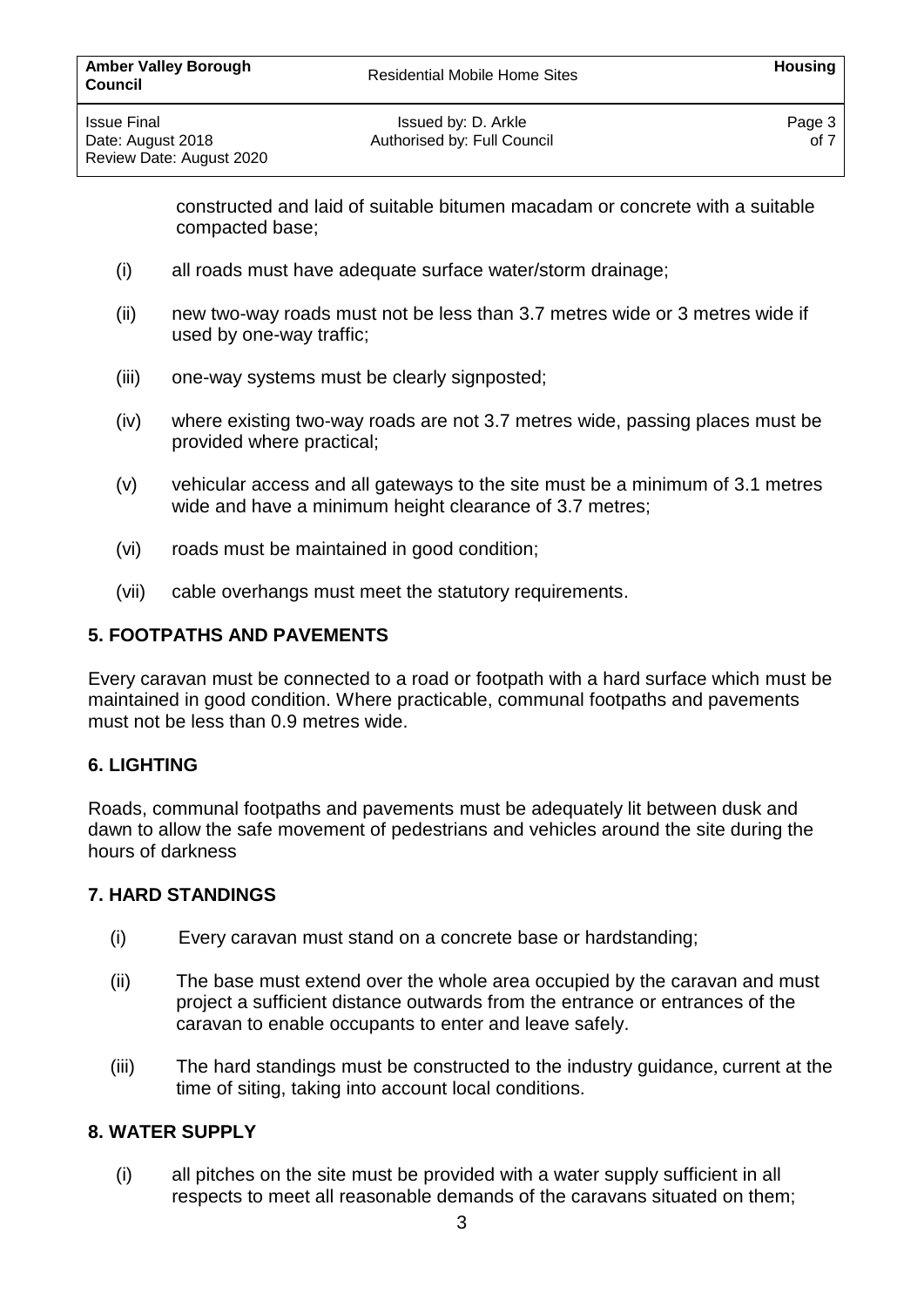- (ii) all sources of water supply must be protected against contamination and frost damage and must be able to meet peak demand at all times.
- (iii) Where the water supply is obtained from any source other than a public water main, a covered storage tank situated on or off the site and capable of holding one days estimated total water demand must be provided and maintained.
- (iv) all new water supplies must be in accordance with all current legislation, regulations and relevant British or European Standards;

All repairs and improvements to water supplies and installations must be carried out to comply with current legislation and British or European Standards. Work on water supplies and installations must only be carried out only by persons who are qualified in the work being undertaken an in accordance with current relevant legislation and British or European Standards.

# **9. MAINTENANCE OF COMMON AREAS**

Review Date: August 2020

- (i) Every part of the site that the public have access to must be kept in a clean and tidy condition
- (ii) Every road, communal footpath and pavement on the site must be maintained in a good condition, good repair and clear of rubbish;
- (iii) Grass and vegetation must be cut and removed at frequent and regular intervals;
- (iv) Trees within the site must (subject to necessary consents) be maintained;
- (v) Any cuttings, litter or waste must be removed from the immediate surrounds of a pitch.

# **10. SUPPLY AND STORAGE OF GAS**

- (i) Gas (including natural gas) and oil installations, and the storage of supplies must meet current statutory requirements, relevant Standards and Codes of Practice;
- (ii) Liquefied Petroleum Gas cylinders must not be positioned or secured in such a way as to impede access or removal in the event of an emergency;
- (iii) Any relevant certificates must be provided to Amber Valley Borough Council at their request.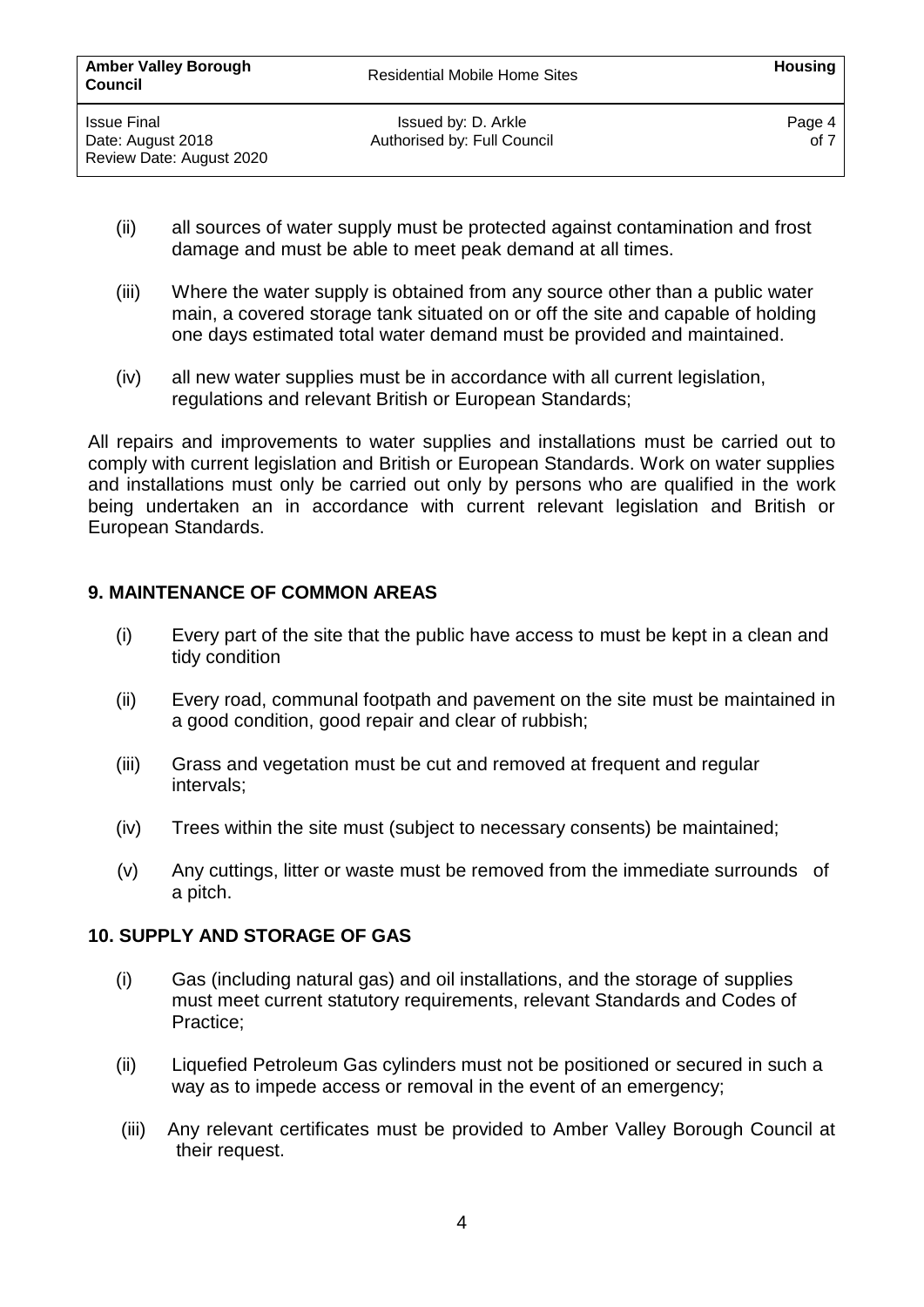#### **11. ELECTRICAL INSTALLATIONS**

- (i) The site must have an electricity network of adequate capacity to meet safely all reasonable demands of the caravans and other facilities and services within it;
- (ii) the electrical network installations must be subject to regulation under current relevant legislation and must be designed, installed, tested**,** inspected and maintained in accordance with the provisions of the current relevant statutory requirements;
- (iii) any work on electrical installations and appliances must only be carried out by persons who are competent to do the work being undertaken, in accordance with current relevant statutory requirements;
- (iv) any work on the electrical network within the site must be done by a competent person fully conversant with the appropriate statutory requirements.

#### **12. DRAINAGE, SANITATION AND WASHING FACILITIES**

- (i) Each caravan must have its own water supply, water closet, bath or shower, basin, hot and cold water;
- (ii) There must be satisfactory provision to foul and waste water drainage either by connection to a public sewer or sewage treatment works or by discharge to a properly constructed septic tank or cesspool approved by the local authority;
- (iii) All drainage and sanitation provision must be in accordance with all current legislation and British or European standards;
- (iv) Work on drains and sewers must only be carried out only by persons who are qualified in the work being undertaken and in accordance with current legislation and British or European standards;
- (v) Surface water drainage must be provided where appropriate to avoid standing pools of water.

#### **13. REFUSE STORAGE AND DISPOSAL**

- (i) Where communal refuse bins are provided these must be non-combustible and housed within a properly constructed bin store;
- (ii) All refuse bins must have close fitting lids. A plastic sack system may be provided as an alternative but must be protected from attack by animals and birds;
- (iii) All refuse disposal must be in accordance with all current legislation and regulations.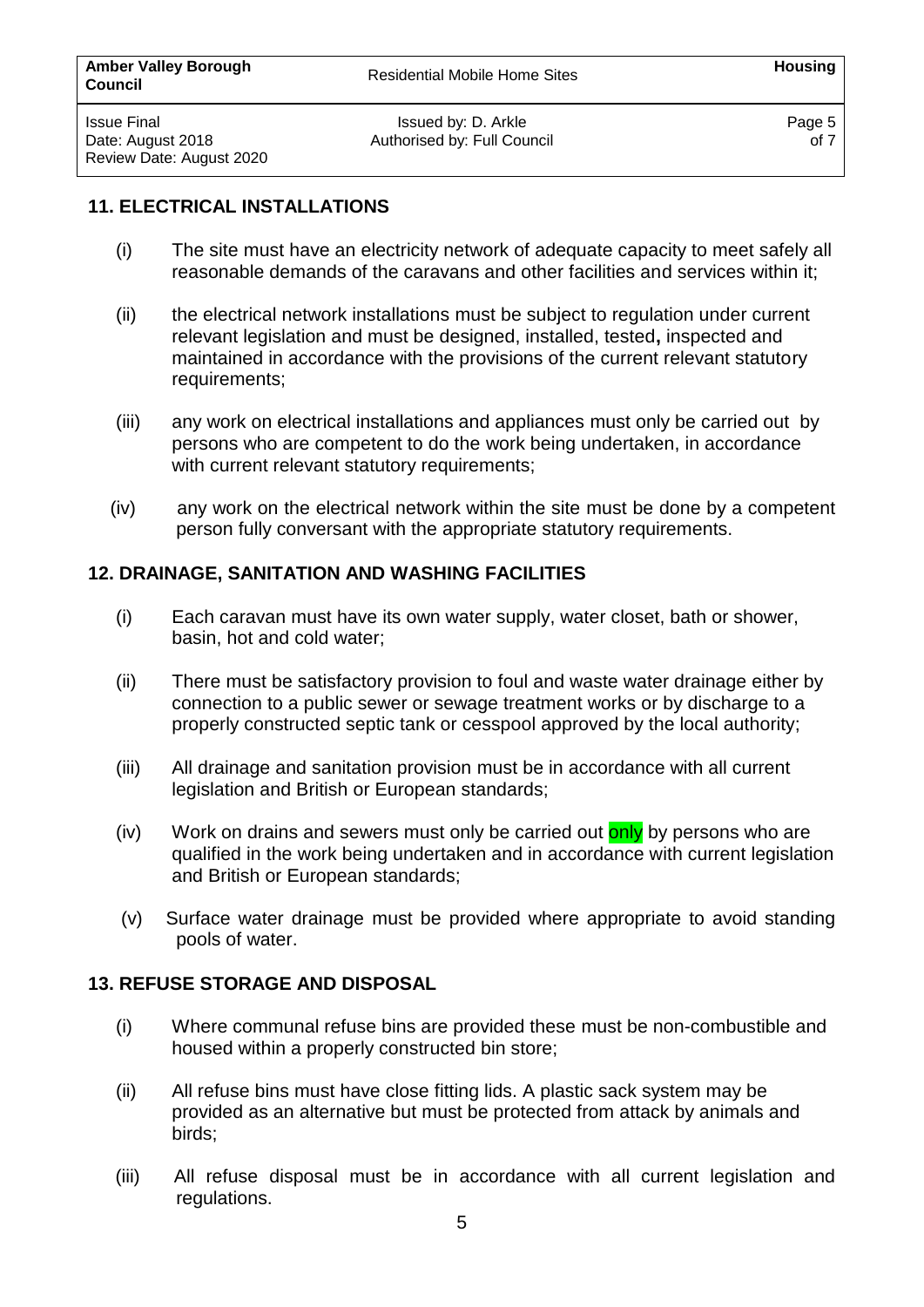Issued by: D. Arkle Authorised by: Full Council Page 6 of 7

# **14. PARKING**

Suitably surfaced parking spaces must be provided to meet the requirements of residents and their visitors. Parked vehicles must not obstruct a carriageway, footpath or a door to a caravan.

# **15. RECREATION SPACE**

On sites where it is practical to do so, suitable space equivalent to about one-tenth of the total site area must be allocated for recreational purposes, unless in the local authority's opinion there are adequate recreational facilities within a close proximity to the site.

# **16. NOTICES AND INFORMATION**

The following signs/notices must be displayed in a prominent place: -

- (i) the name of the site must be displayed on a sign in a prominent position at the entrances to the site together with the current name, address and telephone number of the licence holder and manager and emergency contact details (i.e. setting out action to be taken in an emergency and showing where the police, fire brigade, ambulance and local doctors can be contacted;
- (ii) a copy of the site licence and licence conditions, or the front page of the licence and details of where the full licence and other information required to be available under this standard can be viewed and between which times (if not displayed on the notice board);
- (iii) a current plan of the site with roads and pitches marked on it at the entrances including the location of the site emergency telephone;
- (iv) a notice must be displayed beside the emergency telephone showing the location and grid reference of the site;
- (v) in addition, the following must be available for inspection in a prominent place:
	- (a) a copy of the most recent periodic electrical inspection report;
	- (b) a copy of the site owner's certificate of public liability insurance;
	- (c) a copy of the fire risk assessment made for the site.
- (vi) All notices must be suitably protected from the weather and from direct sunlight.

# **17. FLOODING**

The site owner must establish whether the site is at risk from flooding by referring to the Environment Agency's Flood Map. Where there is risk from flooding the site owner must consult the Environment Agency for advice on the likelihood of flooding, the depths and